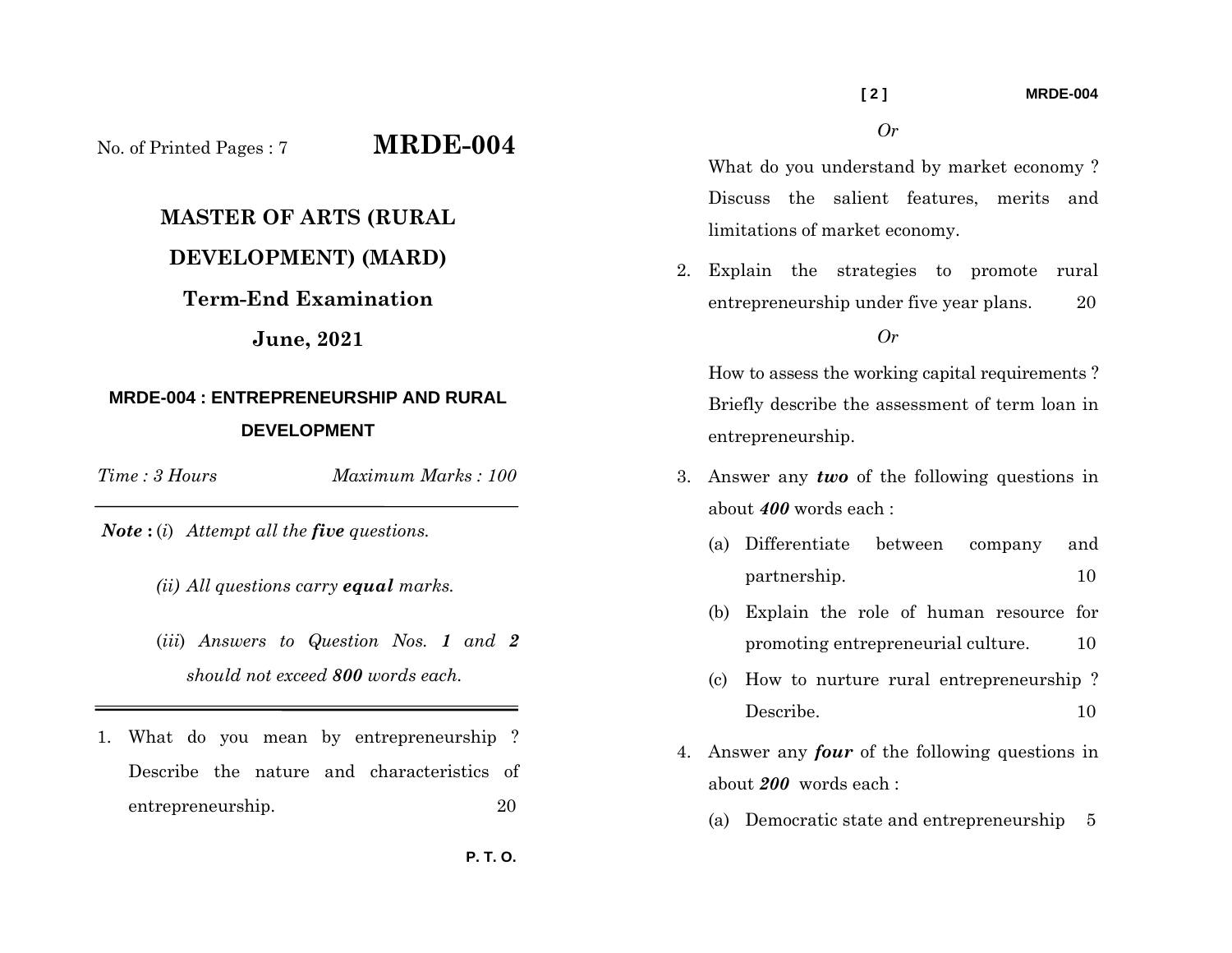|    |                                                          | [3]                                       |            |    | <b>MRDE-004</b> |                          |
|----|----------------------------------------------------------|-------------------------------------------|------------|----|-----------------|--------------------------|
|    | (b)                                                      | The Bengalis as entrepreneurs             |            |    |                 | 5                        |
|    | $\left( \text{c} \right)$                                | Small<br>scale                            | industries | in | the             | post-                    |
|    |                                                          | independence era                          |            |    |                 | 5                        |
|    | (d)                                                      | Cooperatives                              |            |    |                 | 5                        |
|    | (e)                                                      | Accounting and book keeping               |            |    |                 | 5                        |
|    | (f)                                                      | <b>NABARD</b>                             |            |    |                 | 5                        |
| 5. | Write short notes on any <i>five</i> of the following in |                                           |            |    |                 |                          |
|    | about 100 words each :                                   |                                           |            |    |                 |                          |
|    | (a)                                                      | Impact of world wars on entrepreneurship4 |            |    |                 |                          |
|    |                                                          | Traditional economy                       |            |    |                 |                          |
|    | (b)                                                      |                                           |            |    |                 | 4                        |
|    | (c)                                                      | Market assessment                         |            |    |                 | $\overline{4}$           |
|    | (d)                                                      | Training and development of               |            |    |                 | rural                    |
|    |                                                          | entrepreneurs                             |            |    |                 | 4                        |
|    | (e)                                                      | Break-even point analysis                 |            |    |                 | $\overline{4}$           |
|    | (f)                                                      | Bakery industry                           |            |    |                 | $\overline{\mathcal{A}}$ |
|    | (g)                                                      | Market research                           |            |    |                 | $\overline{4}$           |

| [4]<br><b>MRDE-004</b>                                         |  |  |  |  |  |  |
|----------------------------------------------------------------|--|--|--|--|--|--|
| MRDE-004                                                       |  |  |  |  |  |  |
| एम. ए. ( ग्राम विकास )                                         |  |  |  |  |  |  |
| (एम. ए. आर. डी. )                                              |  |  |  |  |  |  |
| सत्रांत परीक्षा                                                |  |  |  |  |  |  |
| जून <i>,</i> $2021$                                            |  |  |  |  |  |  |
| एम.आर.डी.ई.-004 : उद्यमशीलता एवं ग्राम विकास                   |  |  |  |  |  |  |
| समय : 3 घण्टे<br>अधिकतम अंक : 100                              |  |  |  |  |  |  |
| <i>नोट</i> : ( $i$ )  सभी <b>पाँच</b> प्रश्नों के उत्तर दीजिए। |  |  |  |  |  |  |
| $(ii)$ सभी प्रश्नों के अंक समान हैं।                           |  |  |  |  |  |  |
| (iii) प्रश्न सं. 1 और 2 के उत्तर प्रत्येक <i>800</i> शब्दों    |  |  |  |  |  |  |
| से अधिक नहीं होने चाहिए।                                       |  |  |  |  |  |  |
| ्उद्यमशीलता से आपका क्या अभिप्राय है ? उद्यमशीलता<br>1.        |  |  |  |  |  |  |
| की प्रकृति एवं विशेषताओं का वर्णन कीजिए।<br>20                 |  |  |  |  |  |  |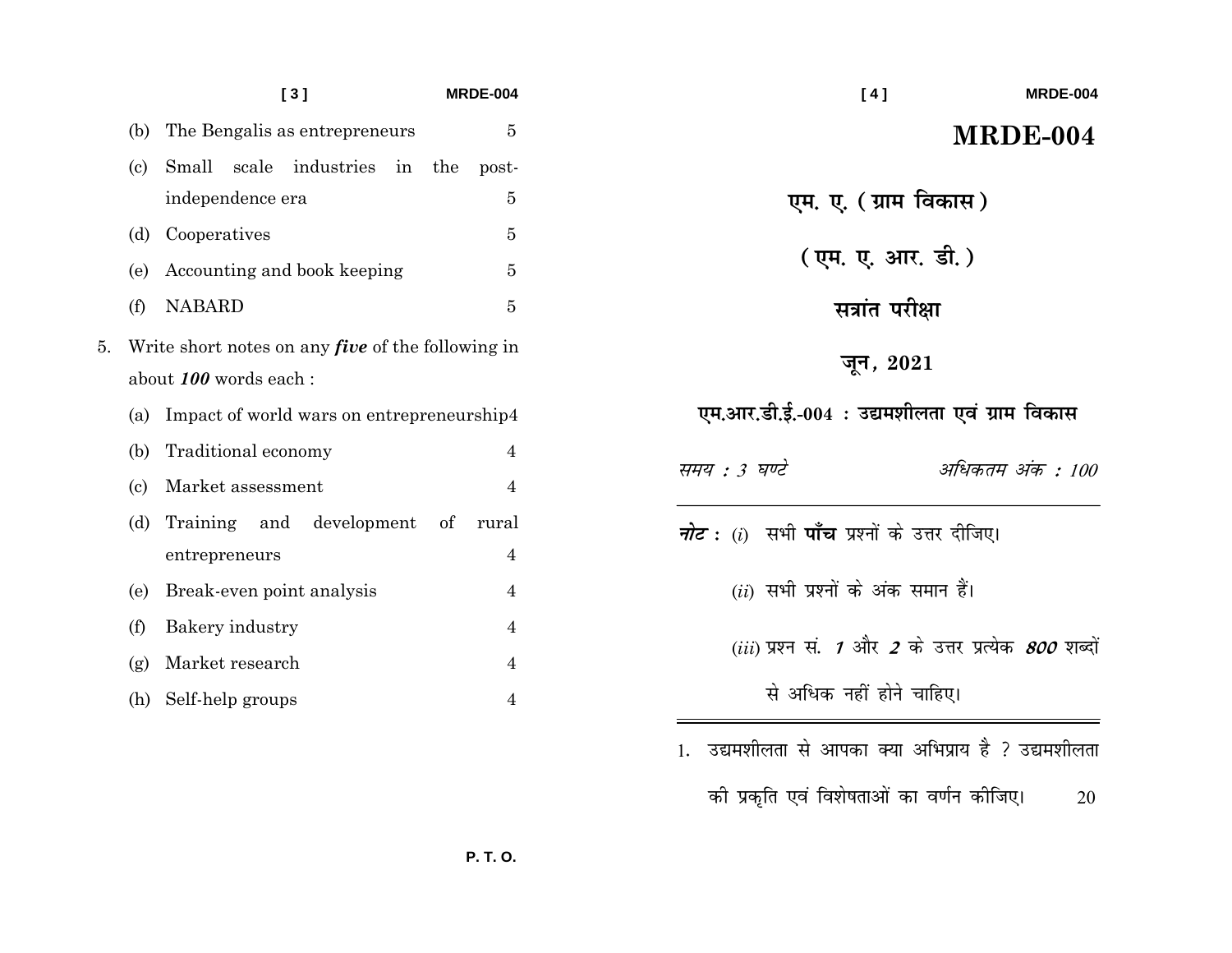- $[6]$ **MRDE-004**
- (ख) उद्यमशीलता संस्कृति को प्रोत्साहित करने में मानव संसाधन की भूमिका का वर्णन कोजिए। 10
- (ग) ग्रामीण उद्यमशीलता को किस तरह पोषित किया जाता है ? वर्णन कीजिए।  $10$
- 4. निम्नलिखित में से किन्हीं *चार* पर लगभग (प्रत्येक) 200 शब्दों में टिप्पणियाँ लिखिए:
	- (क) लोकतांत्रिक राज्य और उद्यमशीलता 5
	- (ख) उद्यमी के रूप में बंगाली समुदाय 5
	- (ग) स्वतंत्रता के बाद के समय में लघु पैमाने के
		- उद्योग 5
	- (घ) सहकारी समितियाँ 5
	- (ङ) लेखाकरण एवं बहीखाता पद्धति 5
	- (च) नाबार्ड 5

### $[5]$ **MRDE-004** अथवा

- बाजार अर्थव्यवस्था से आप क्या समझते हैं ? बाजार अर्थव्यवस्था की महत्वपूर्ण विशेषताओं, लाभ और सीमाओं की चर्चा कीजिए।
- 2. पंचवर्षीय योजनाओं के अन्तर्गत ग्रामीण उद्यमशीलता को बढावा देने वाली कार्यनीतियों को स्पष्ट कीजिए। 20

### अथवा

कार्यशील पूँजी की आवश्यकताओं का मूल्यांकन कैसे करते हैं ? उद्यमशीलता में आवधिक ऋण के मूल्यांकन का संक्षिप्त विवरण दीजिए।

- 3. निम्नलिखित में से किन्हीं *दो* प्रश्नों के उत्तर लगभग (प्रत्येक) *400* शब्दों में दीजिए :
	- (क) कम्पनी और साझेदारी के बीच अन्तर स्पष्ट कोजिए। 10